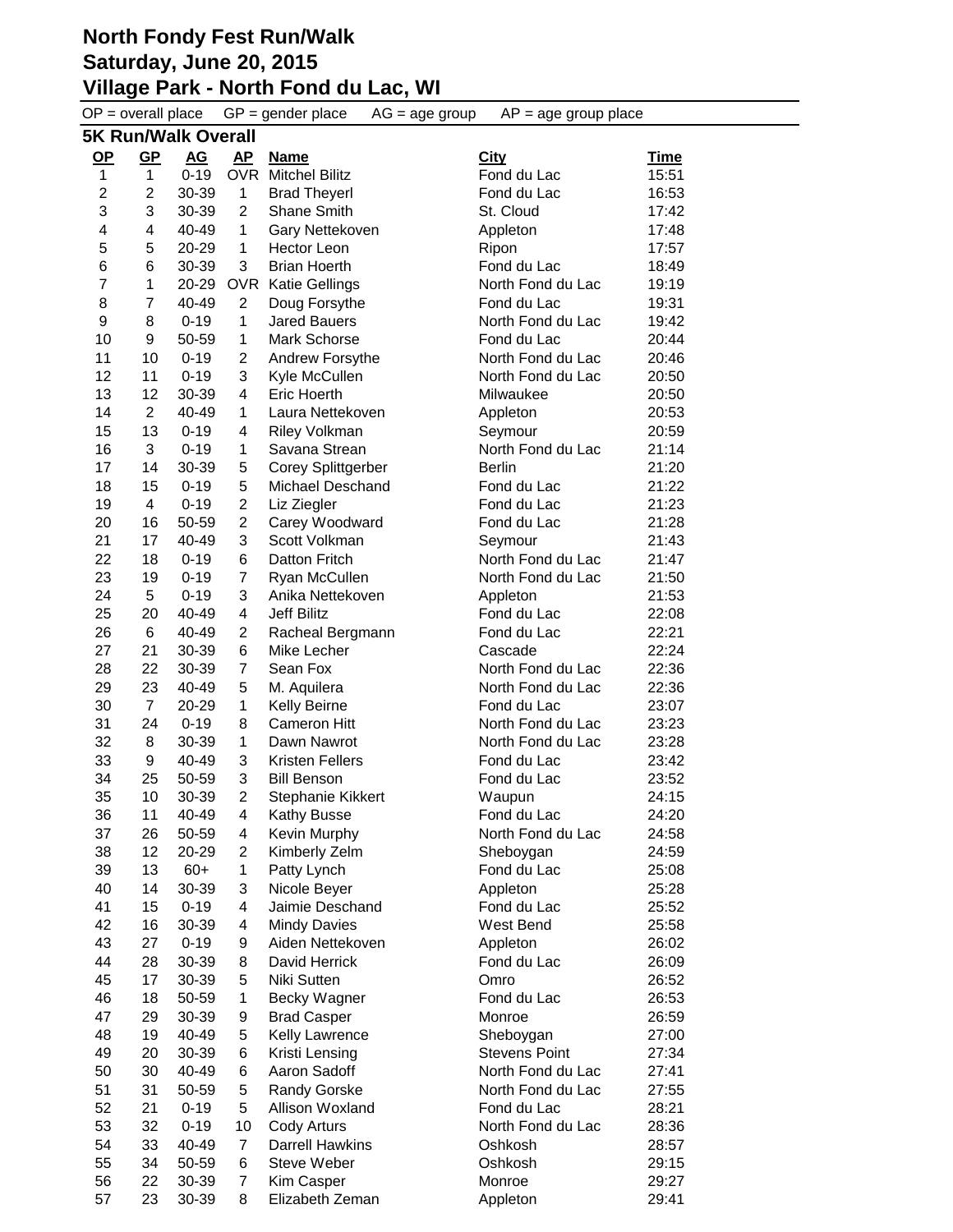| 58  | 24 | $0 - 19$ | 6              | <b>Brooke Mathes</b>      | North Fond du Lac | 29:42   |
|-----|----|----------|----------------|---------------------------|-------------------|---------|
| 59  | 25 | $0 - 19$ | 7              | Erica Schwartz            | Oshkosh           | 29:43   |
| 60  | 26 | 30-39    | 9              | Kim Miller                | North Fond du Lac | 29:53   |
| 61  | 27 | $0 - 19$ | 8              | Madelyn Leavitt           | Fond du Lac       | 30:10   |
| 62  | 35 | 50-59    | $\overline{7}$ | <b>Brian Moser</b>        | Fond du Lac       | 30:25   |
| 63  | 36 | 40-49    | 8              | Pete Cohen                | North Fond du Lac | 31:15   |
| 64  | 37 | $0 - 19$ | 11             | Nick Cohen                | North Fond du Lac | 31:16   |
| 65  | 28 | 30-39    | 10             | <b>Jackie Gast</b>        | Waupaca           | 31:23   |
| 66  | 29 | 30-39    | 11             | Molly Langolf             | North Fond du Lac | 31:48   |
| 67  | 38 | $60+$    | 1              | Kevin Flanagan            | Tusla             | 31:58   |
| 68  | 30 | 40-49    | 6              | Rebecca Caramen           | Oshkosh           | 32:07   |
| 69  | 31 | 30-39    | 12             | <b>Erin Tills</b>         | North Fond du Lac | 32:10   |
| 70  | 32 | 20-29    | 3              | Nicole Bantleon           | Oshkosh           | 32:29   |
| 71  | 33 | 20-29    | 4              | Amanda Durath             | Oshkosh           | 32:49   |
| 72  | 34 | $0 - 19$ | 9              | Lauren Retzlaff           | North Fond du Lac | 34:37   |
| 73  |    |          |                |                           |                   |         |
|     | 35 | 30-39    | 13             | Melissa Chancellor        | North Fond du Lac | 35:07   |
| 74  | 36 | $0 - 19$ | 10             | Samantha Lemke            | North Fond du Lac | 35:44   |
| 75  | 39 | 30-39    | 10             | <b>Walter Nawret</b>      | North Fond du Lac | 36:38   |
| 76  | 37 | $0 - 19$ | W              | Dakota Wesenberg          | North Fond du Lac | 36:49   |
| 77  | 38 | 40-49    | W              | Linda McCullen            | North Fond du Lac | 39:14   |
| 78  | 40 | 40-49    | W              | <b>Terry McCullen</b>     | North Fond du Lac | 39:15   |
| 79  | 41 | $60+$    | $\overline{2}$ | <b>Robert Kirst</b>       | Kewauskum         | 39:52   |
| 80  | 39 | 30-39    | 14             | Anne Gilbert              | Cascade           | 40:55   |
| 81  | 40 | $60+$    | $\overline{2}$ | <b>Sharon Wokack</b>      | North Fond du Lac | 41:09   |
| 82  | 42 |          | W              | James Reszka              | North Fond du Lac | 42:05   |
| 83  | 41 | 40-49    | W              | Lisa Schneiter            | North Fond du Lac | 42:33   |
| 84  | 42 | 30-39    | 15             | <b>Stephanie Ernst</b>    | Oshkosh           | 42:44   |
| 85  | 43 | $0 - 19$ | W              | Logan Schneiter           | North Fond du Lac | 46:00   |
| 86  | 43 | 40-49    | W              | Sara Mielke               | North Fond du Lac | 47:34   |
| 87  | 44 | 40-49    | W              | <b>Becky Wesenberg</b>    | North Fond du Lac | 47:35   |
| 88  | 44 | $60+$    | W              | Wayne Jahns               | North Fond du Lac | 48:42   |
| 89  | 45 | 30-39    | W              | Colette Jaeger            | North Fond du Lac | 48:43   |
| 90  | 46 | 40-49    | W              | <b>Julie Scott</b>        | Van Dyne          | 48:45   |
| 91  | 47 | 40-49    | W              | <b>Tammy Schmitz</b>      | North Fond du Lac | 48:45   |
| 92  | 48 | $60+$    | W              | Nancy Zupke               | North Fond du Lac | 48:53   |
| 93  | 49 | 30-39    | W              | <b>Heather Cratchy</b>    | North Fond du Lac | 48:57   |
| 94  | 50 |          | W              | Jaime Muhlhauser          |                   |         |
|     |    | 30-39    |                |                           | Fond du Lac       | 48:59   |
| 95  | 51 | 50-59    | W              | Debbie Gorske             | North Fond du Lac | 48:59   |
| 96  | 52 |          | W              | Laura King                | Fond du Lac       | 49:46   |
| 97  | 53 | 60-68    | W              | Elaine Weinberger         | North Fond du Lac | 49:47   |
| 98  | 45 | 40-49    | 9              | <b>Harold Goeking</b>     | Oshkosh           | 50:37   |
| 99  | 46 | 30-39    | W              | Scott Marshall            | North Fond du Lac | 50:52   |
| 100 | 54 | 20-29    | W              | Jessica Marshall          | North Fond du Lac | 50:52   |
| 101 | 55 | 50-59    | W              | Lisa Groleau              | North Fond du Lac | 51:08   |
| 102 | 56 | 20-29    | W              | Becca Groleau             | Fond du Lac       | 51:09   |
| 103 | 47 | 20-29    | 2              | <b>Blair Tilleman</b>     | North Fond du Lac | 54:26   |
| 104 | 57 |          | W              | <b>Erin Streblow</b>      | Fond du Lac       | 55:32   |
| 105 | 58 | 30-39    | W              | Sherry Biagan             | North Fond du Lac | 55:32   |
| 106 | 59 | 40-49    | W              | Laurel Will               | Oshkosh           | 55:43   |
| 107 | 60 | 50-59    | W              | Bonnie Herzberg           | Fond du Lac       | 55:43   |
| 108 | 61 | 50-59    | W              | <b>Laurie Grimes</b>      | Fond du Lac       | 55:44   |
| 109 | 62 |          | W              | Shannon Tilleman          | North Fond du Lac | 55:47   |
| 110 | 63 | 30-39    | W              | Katie Schneider           | Van Dyne          | 57:31   |
| 111 | 64 | $60+$    | W              | Alicia Schneider          | Oshkosh           | 57:32   |
| 112 | 65 | $60+$    | W              | Jeanne Miller             | North Fond du Lac | 58:42   |
| 113 | 66 |          | W              | Connie Flanagan           | Tulsa             | 59:28   |
| 114 | 48 | 50-59    | W              | Cody Opalewski            | Fond du Lac       | 1:00:19 |
|     |    | 20-29    |                |                           |                   |         |
| 115 | 49 | 50-59    | W              | Kevin Klebs               | Fond du Lac       | 1:00:40 |
| 116 | 67 | 50-59    | W              | Laura Klebs               | Fond du Lac       | 1:00:41 |
| 117 | 68 | 20-29    | W              | <b>Christina Phillips</b> | North Fond du Lac | 1:00:42 |
| 118 | 69 | 20-29    | W              | <b>Christina Mueller</b>  | North Fond du Lac | 1:00:43 |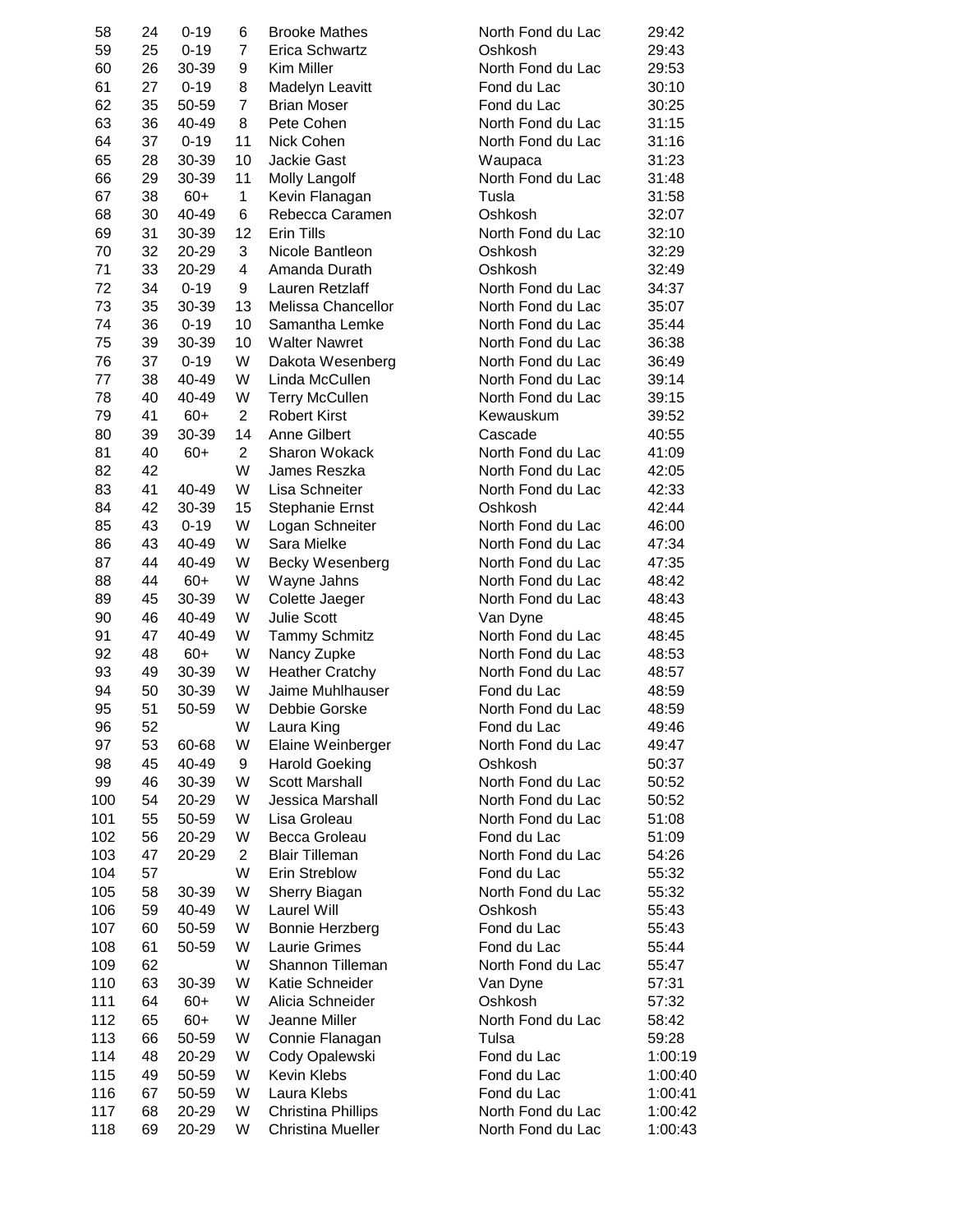**Village Park - North Fond du Lac, WI**

 $OP =$  overall place  $GP =$  gender place  $AG =$  age group  $AP =$  age group place **5K Run Female OP GP AG AP Name City Time OP GP AG AP Name**<br> **AC ZO-29 OVR** Katie Gellings North Fond du Lac 19:19 2 40-49 1 Laura Nettekoven Appleton 20:53 3 0-19 1 Savana Strean North Fond du Lac 21:14 4 0-19 2 Liz Ziegler Fond du Lac 21:23 5 0-19 3 Anika Nettekoven Appleton 21:53 6 40-49 2 Racheal Bergmann Fond du Lac 22:21 7 20-29 1 Kelly Beirne Fond du Lac 23:07 8 30-39 1 Dawn Nawrot North Fond du Lac 23:28 9 40-49 3 Kristen Fellers Fond du Lac 23:42 10 30-39 2 Stephanie Kikkert Waupun 24:15 11 40-49 4 Kathy Busse Fond du Lac 24:20 12 20-29 2 Kimberly Zelm Sheboygan 24:59 13 60+ 1 Patty Lynch Fond du Lac 25:08 14 30-39 3 Nicole Beyer Appleton 25:28 15 0-19 4 Jaimie Deschand Fond du Lac 25:52 16 30-39 4 Mindy Davies West Bend 25:58 17 30-39 5 Niki Sutten Omro 26:52 18 50-59 1 Becky Wagner Fond du Lac 26:53 19 40-49 5 Kelly Lawrence Sheboygan 27:00 20 30-39 6 Kristi Lensing Stevens Point 27:34 21 0-19 5 Allison Woxland Fond du Lac 28:21 22 30-39 7 Kim Casper Monroe 29:27 23 30-39 8 Elizabeth Zeman Appleton 29:41 24 0-19 6 Brooke Mathes North Fond du Lac 29:42 25 0-19 7 Erica Schwartz Oshkosh 29:43 26 30-39 9 Kim Miller North Fond du Lac 29:53 27 0-19 8 Madelyn Leavitt Fond du Lac 30:10 28 30-39 10 Jackie Gast Waupaca 31:23 29 30-39 11 Molly Langolf North Fond du Lac 31:48 30 40-49 6 Rebecca Caramen Oshkosh 32:07 31 30-39 12 Erin Tills North Fond du Lac 32:10 32 20-29 3 Nicole Bantleon Oshkosh 32:29 33 20-29 4 Amanda Durath Oshkosh 32:49 34 0-19 9 Lauren Retzlaff North Fond du Lac 34:37 35 30-39 13 Melissa Chancellor North Fond du Lac 35:07 36 0-19 10 Samantha Lemke North Fond du Lac 35:44 39 30-39 14 Anne Gilbert Cascade 40:55 40 60+ 2 Sharon Wokack North Fond du Lac 41:09 42 30-39 15 Stephanie Ernst Oshkosh 42:44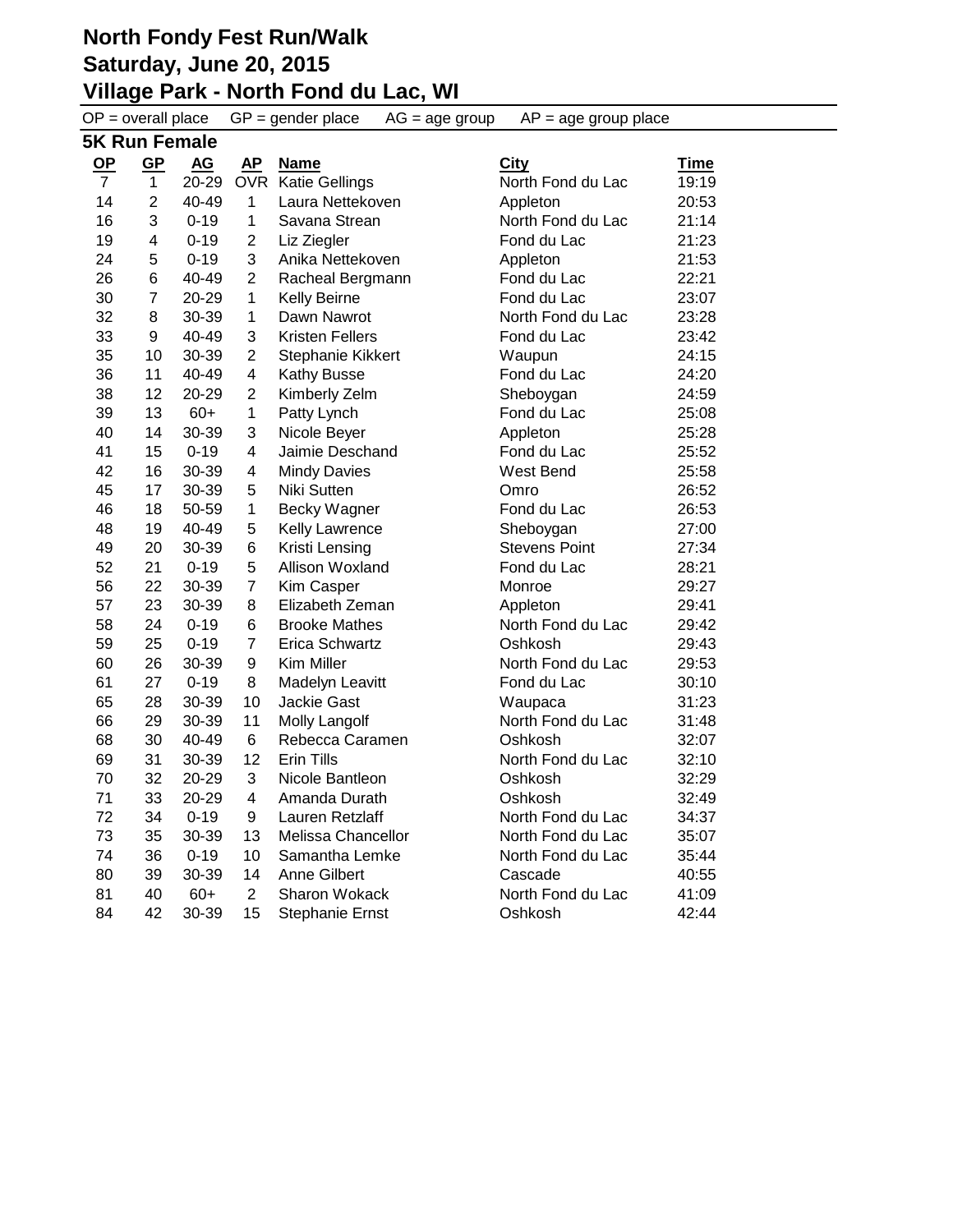#### **North Fondy Fest Run/Walk Saturday, June 20, 2015 Village Park - North Fond du Lac, WI**

 $OP =$  overall place  $GP =$  gender place  $AG =$  age group  $AP =$  age group place **5K Run Male OP GP AG AP Name City Time** 1 1 0-19 OVR Mitchel Bilitz City<br>1 1 0-19 OVR Mitchel Bilitz Fond du Lac 15:51 2 30-39 1 Brad Theyerl Fond du Lac 16:53 3 30-39 2 Shane Smith St. Cloud 17:42 4 40-49 1 Gary Nettekoven Appleton 17:48 5 20-29 1 Hector Leon Ripon 17:57 6 30-39 3 Brian Hoerth Fond du Lac 18:49 8 7 40-49 2 Doug Forsythe Fond du Lac 19:31 8 0-19 1 Jared Bauers North Fond du Lac 19:42 9 50-59 1 Mark Schorse Fond du Lac 20:44 10 0-19 2 Andrew Forsythe North Fond du Lac 20:46 11 0-19 3 Kyle McCullen North Fond du Lac 20:50 12 30-39 4 Eric Hoerth Milwaukee 20:50 13 0-19 4 Riley Volkman Seymour 20:59 14 30-39 5 Corey Splittgerber Berlin 21:20 18 15 0-19 5 Michael Deschand Fond du Lac 21:22 16 50-59 2 Carey Woodward Fond du Lac 21:28 21 17 40-49 3 Scott Volkman Seymour Sewmour 21:43 22 18 0-19 6 Datton Fritch North Fond du Lac 21:47 19 0-19 7 Ryan McCullen North Fond du Lac 21:50 20 40-49 4 Jeff Bilitz Fond du Lac 22:08 21 30-39 6 Mike Lecher Cascade 22:24 22 30-39 7 Sean Fox North Fond du Lac 22:36 23 40-49 5 M. Aquilera North Fond du Lac 22:36 24 0-19 8 Cameron Hitt North Fond du Lac 23:23 25 50-59 3 Bill Benson Fond du Lac 23:52 26 50-59 4 Kevin Murphy North Fond du Lac 24:58 27 0-19 9 Aiden Nettekoven Appleton 26:02 28 30-39 8 David Herrick Fond du Lac 26:09 29 30-39 9 Brad Casper Monroe 26:59 30 40-49 6 Aaron Sadoff North Fond du Lac 27:41 51 31 50-59 5 Randy Gorske North Fond du Lac 27:55 53 32 0-19 10 Cody Arturs North Fond du Lac 28:36 33 40-49 7 Darrell Hawkins Oshkosh 28:57 34 50-59 6 Steve Weber Oshkosh 29:15 35 50-59 7 Brian Moser Fond du Lac 30:25 36 40-49 8 Pete Cohen North Fond du Lac 31:15 64 37 0-19 11 Nick Cohen North Fond du Lac 31:16 38 60+ 1 Kevin Flanagan Tusla 31:58 75 39 30-39 10 Walter Nawret North Fond du Lac 36:38 41 60+ 2 Robert Kirst Kewauskum 39:52 45 40-49 9 Harold Goeking Oshkosh 50:37 103 47 20-29 2 Blair Tilleman North Fond du Lac 54:26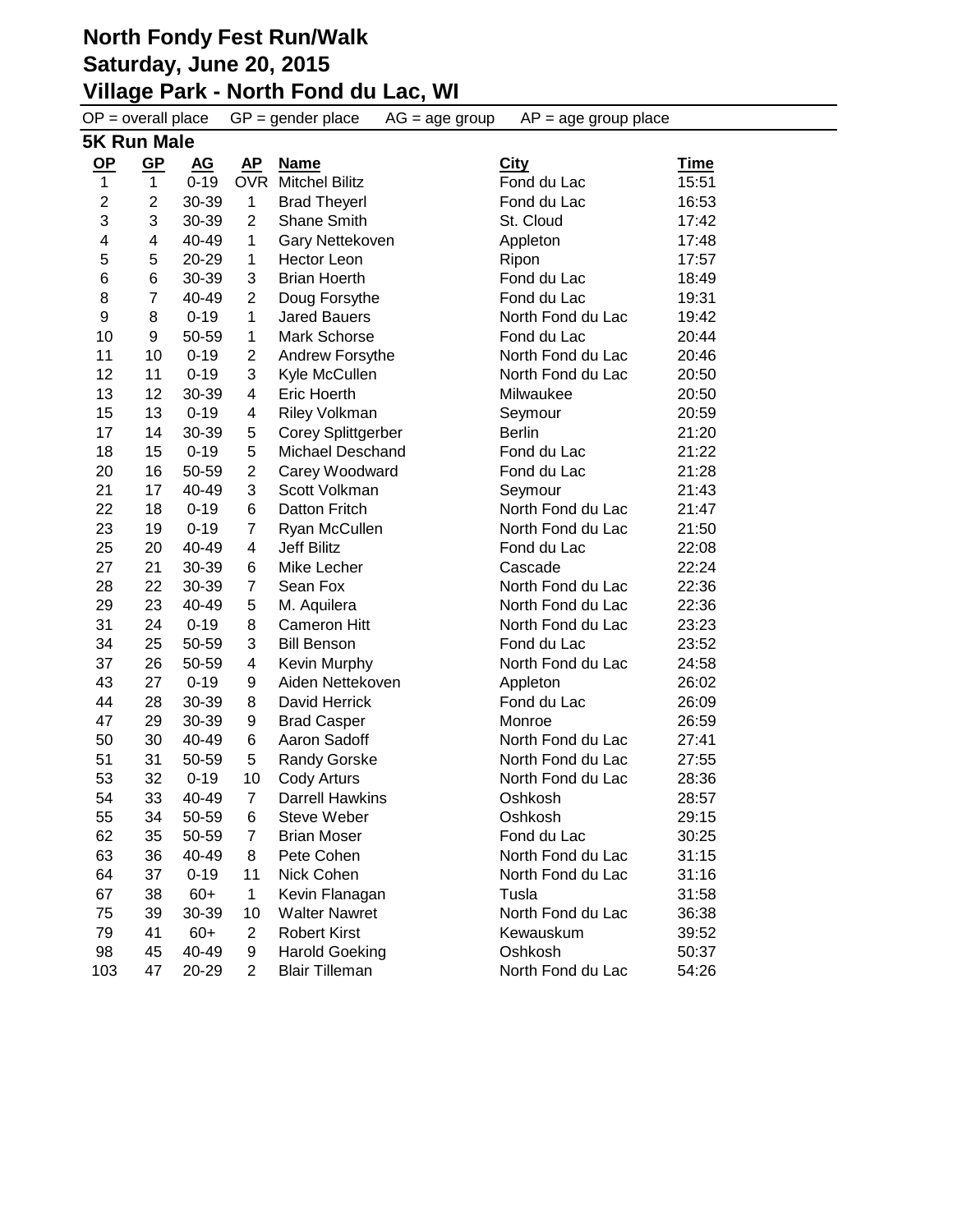# **North Fondy Fest Run/Walk Saturday, June 20, 2015 Village Park - North Fond du Lac, WI**

|           | $OP = overall place$  |           |           | $GP = gender place$       | $AG = age$ group | $AP = age$ group place |             |
|-----------|-----------------------|-----------|-----------|---------------------------|------------------|------------------------|-------------|
|           | <b>5K Walk Female</b> |           |           |                           |                  |                        |             |
| <u>OP</u> | $GP$                  | <u>AG</u> | <u>AP</u> | <b>Name</b>               |                  | <b>City</b>            | <u>Time</u> |
| 76        | 37                    | $0 - 19$  | W         | Dakota Wesenberg          |                  | North Fond du Lac      | 36:49       |
| 77        | 38                    | 40-49     | W         | Linda McCullen            |                  | North Fond du Lac      | 39:14       |
| 83        | 41                    | 40-49     | W         | Lisa Schneiter            |                  | North Fond du Lac      | 42:33       |
| 86        | 43                    | 40-49     | W         | Sara Mielke               |                  | North Fond du Lac      | 47:34       |
| 87        | 44                    | 40-49     | W         | Becky Wesenberg           |                  | North Fond du Lac      | 47:35       |
| 89        | 45                    | 30-39     | W         | Colette Jaeger            |                  | North Fond du Lac      | 48:43       |
| 90        | 46                    | 40-49     | W         | <b>Julie Scott</b>        |                  | Van Dyne               | 48:45       |
| 91        | 47                    | 40-49     | W         | <b>Tammy Schmitz</b>      |                  | North Fond du Lac      | 48:45       |
| 92        | 48                    | $60+$     | W         | Nancy Zupke               |                  | North Fond du Lac      | 48:53       |
| 93        | 49                    | 30-39     | W         | <b>Heather Cratchy</b>    |                  | North Fond du Lac      | 48:57       |
| 94        | 50                    | 30-39     | W         | Jaime Muhlhauser          |                  | Fond du Lac            | 48:59       |
| 95        | 51                    | 50-59     | W         | Debbie Gorske             |                  | North Fond du Lac      | 48:59       |
| 96        | 52                    |           | W         | Laura King                |                  | Fond du Lac            | 49:46       |
| 97        | 53                    | 60-68     | W         | Elaine Weinberger         |                  | North Fond du Lac      | 49:47       |
| 100       | 54                    | 20-29     | W         | <b>Jessica Marshall</b>   |                  | North Fond du Lac      | 50:52       |
| 101       | 55                    | 50-59     | W         | Lisa Groleau              |                  | North Fond du Lac      | 51:08       |
| 102       | 56                    | 20-29     | W         | Becca Groleau             |                  | Fond du Lac            | 51:09       |
| 104       | 57                    |           | W         | <b>Erin Streblow</b>      |                  | Fond du Lac            | 55:32       |
| 105       | 58                    | 30-39     | W         | Sherry Biagan             |                  | North Fond du Lac      | 55:32       |
| 106       | 59                    | 40-49     | W         | Laurel Will               |                  | Oshkosh                | 55:43       |
| 107       | 60                    | 50-59     | W         | Bonnie Herzberg           |                  | Fond du Lac            | 55:43       |
| 108       | 61                    | 50-59     | W         | <b>Laurie Grimes</b>      |                  | Fond du Lac            | 55:44       |
| 109       | 62                    |           | W         | Shannon Tilleman          |                  | North Fond du Lac      | 55:47       |
| 110       | 63                    | 30-39     | W         | Katie Schneider           |                  | Van Dyne               | 57:31       |
| 111       | 64                    | $60+$     | W         | Alicia Schneider          |                  | Oshkosh                | 57:32       |
| 112       | 65                    | $60+$     | W         | Jeanne Miller             |                  | North Fond du Lac      | 58:42       |
| 113       | 66                    | 50-59     | W         | Connie Flanagan           |                  | Tulsa                  | 59:28       |
| 116       | 67                    | 50-59     | W         | Laura Klebs               |                  | Fond du Lac            | 1:00:41     |
| 117       | 68                    | 20-29     | W         | <b>Christina Phillips</b> |                  | North Fond du Lac      | 1:00:42     |
| 118       | 69                    | 20-29     | W         | <b>Christina Mueller</b>  |                  | North Fond du Lac      | 1:00:43     |

|      | $OP = overall place$<br>$GP = gender place$<br>$AG = age$ group<br>$AP = age$ group place |           |    |                       |                   |             |  |
|------|-------------------------------------------------------------------------------------------|-----------|----|-----------------------|-------------------|-------------|--|
|      | <b>5K Walk Male</b>                                                                       |           |    |                       |                   |             |  |
| $OP$ | <u>GP</u>                                                                                 | <u>AG</u> | АP | Name                  | <b>City</b>       | <u>Time</u> |  |
| 78   | 40                                                                                        | 40-49     | W  | <b>Terry McCullen</b> | North Fond du Lac | 39:15       |  |
| 82   | 42                                                                                        |           | W  | James Reszka          | North Fond du Lac | 42:05       |  |
| 85   | 43                                                                                        | $0 - 19$  | W  | Logan Schneiter       | North Fond du Lac | 46:00       |  |
| 88   | 44                                                                                        | $60+$     | W  | Wayne Jahns           | North Fond du Lac | 48:42       |  |
| 99   | 46                                                                                        | $30 - 39$ | W  | Scott Marshall        | North Fond du Lac | 50:52       |  |
| 114  | 48                                                                                        | 20-29     | W  | Cody Opalewski        | Fond du Lac       | 1:00:19     |  |
| 115  | 49                                                                                        | 50-59     | W  | Kevin Klebs           | Fond du Lac       | 1:00:40     |  |
|      |                                                                                           |           |    |                       |                   |             |  |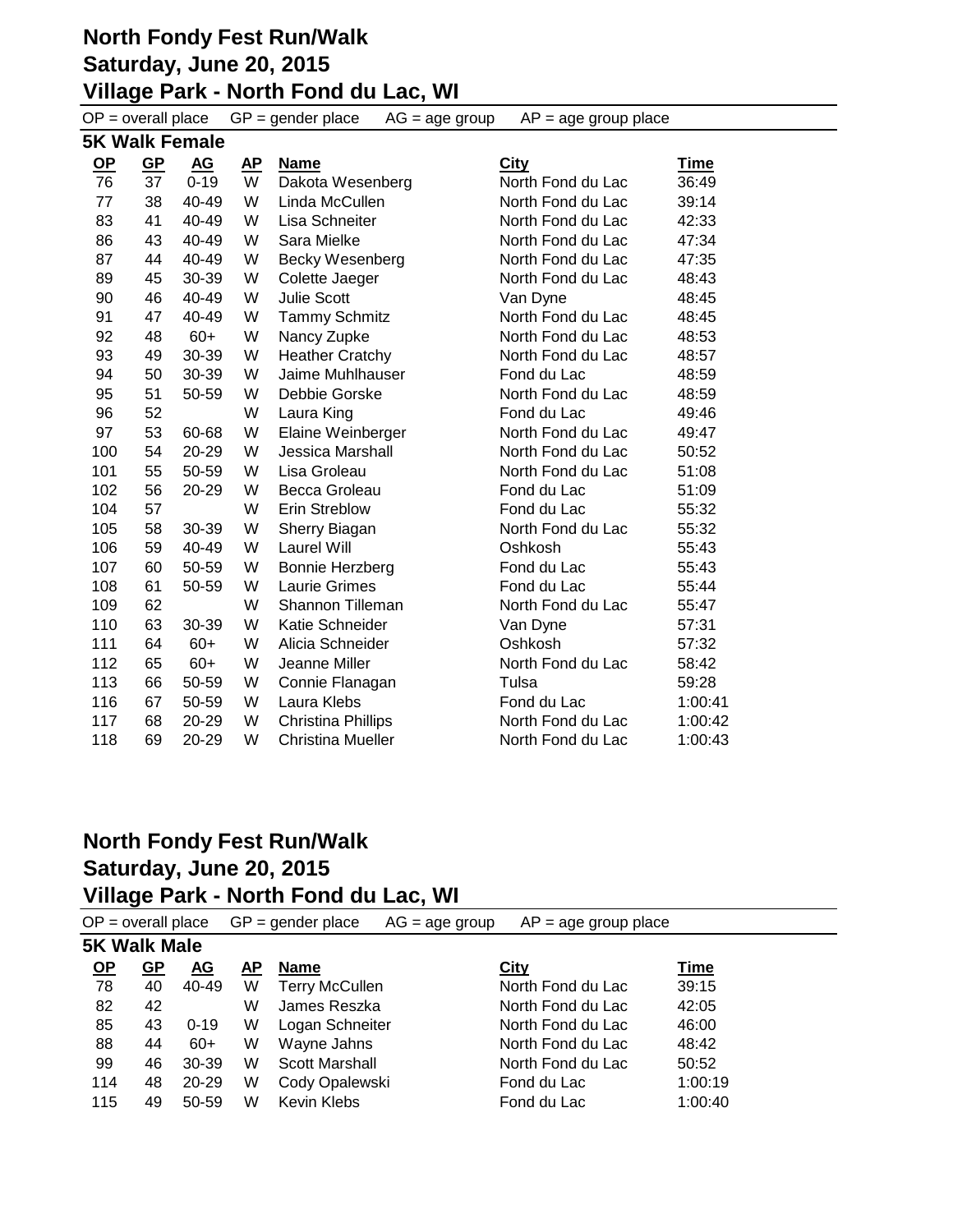### **Village Park - North Fond du Lac, WI**

 $OP =$  overall place  $GP =$  gender place  $AG =$  age group  $AP =$  age group place **1 Mile Kids Run 12 & Under Overall OP GP Name City Time** 1 1 Anika Nettekoven Appleton 6:12 2 1 Nolan Stark North Fond du Lac 6:13

| 3  | 2  | Abby Traxinger           |                   | 7:23  |
|----|----|--------------------------|-------------------|-------|
| 4  | 2  | K. Schraufnagel          | Fond du Lac       | 7:25  |
| 5  | 3  | <b>Brady Now</b>         | North Fond du Lac | 7:35  |
| 6  | 3  | Ella Oie                 | North Fond du Lac | 7:36  |
| 7  | 4  | Kiana Schrafnagel        | Fond du Lac       | 7:37  |
| 8  | 5  | <b>Allison Now</b>       | North Fond du Lac | 8:11  |
| 9  | 4  | Owen Miller              |                   | 8:18  |
| 10 | 6  | <b>Brooke Gutzwiller</b> |                   | 10:04 |
| 11 | 7  | Olivia Buckanma          |                   | 10:05 |
| 12 | 8  | Daylyla O'Malley         | Fond du Lac       | 10:21 |
| 13 | 9  | <b>Eleanor Dwyer</b>     |                   | 11:47 |
| 14 | 10 | <b>Madison Wacket</b>    | Waupun            | 12:16 |
| 15 | 11 | Kieley Thorson           |                   | 15:57 |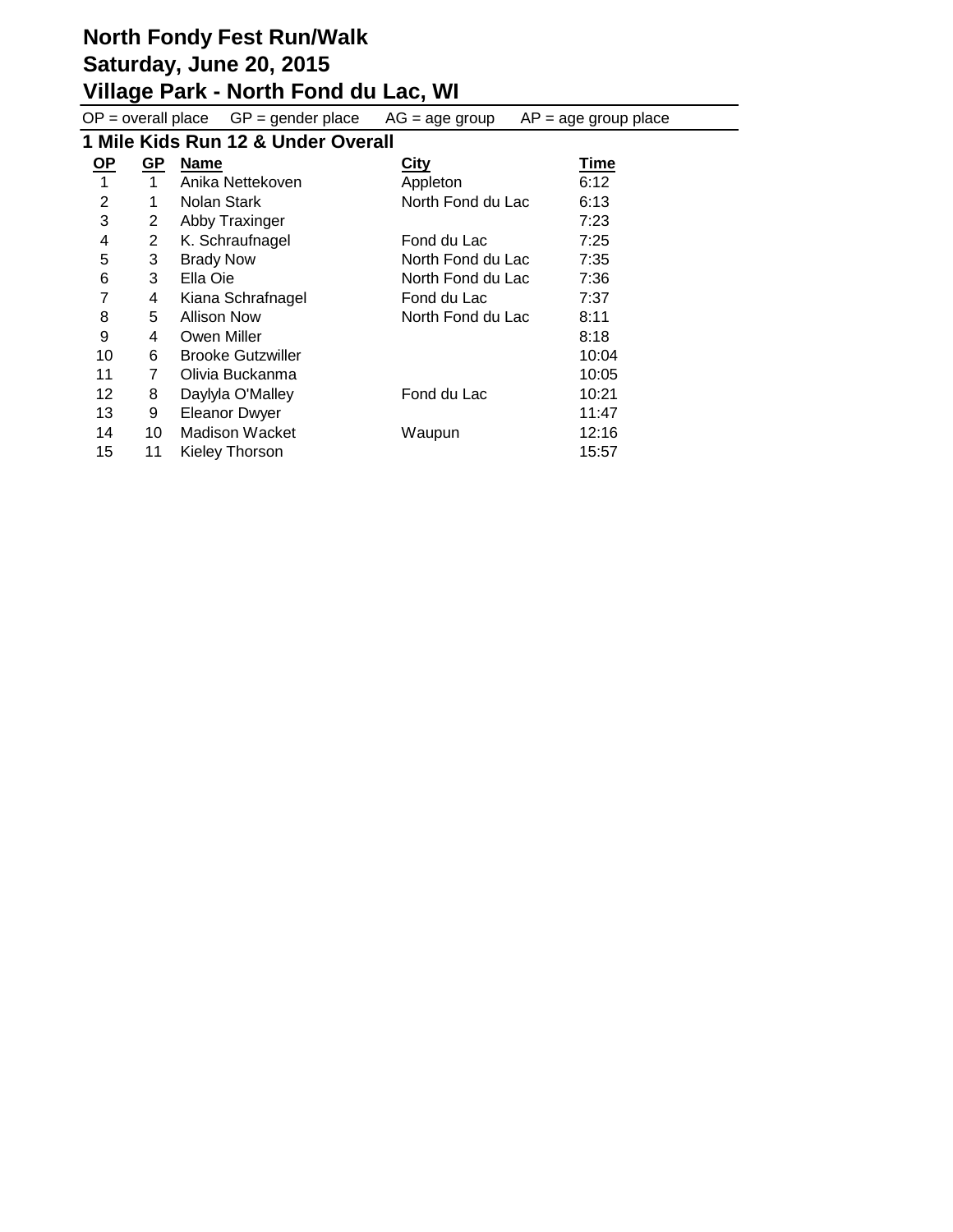# **Village Park - North Fond du Lac, WI**

|      |                                   | $OP = overall place$ $GP = gender place$ | $AG = age$ group  | $AP = age$ group place |  |  |  |  |
|------|-----------------------------------|------------------------------------------|-------------------|------------------------|--|--|--|--|
|      | 1 Mile Kids Run 12 & Under Female |                                          |                   |                        |  |  |  |  |
| $OP$ | <u>GP</u>                         | <b>Name</b>                              | <b>City</b>       | Time                   |  |  |  |  |
| 1    | 1                                 | Anika Nettekoven                         | Appleton          | 6:12                   |  |  |  |  |
| 3    | 2                                 | Abby Traxinger                           |                   | 7:23                   |  |  |  |  |
| 6    | 3                                 | Ella Oie                                 | North Fond du Lac | 7:36                   |  |  |  |  |
| 7    | 4                                 | Kiana Schrafnagel                        | Fond du Lac       | 7:37                   |  |  |  |  |
| 8    | 5                                 | <b>Allison Now</b>                       | North Fond du Lac | 8:11                   |  |  |  |  |
| 10   | 6                                 | <b>Brooke Gutzwiller</b>                 |                   | 10:04                  |  |  |  |  |
| 11   | 7                                 | Olivia Buckanma                          |                   | 10:05                  |  |  |  |  |
| 12   | 8                                 | Daylyla O'Malley                         | Fond du Lac       | 10:21                  |  |  |  |  |
| 13   | 9                                 | <b>Eleanor Dwyer</b>                     |                   | 11:47                  |  |  |  |  |
| 14   | 10                                | Madison Wacket                           | Waupun            | 12:16                  |  |  |  |  |
| 15   | 11                                | Kieley Thorson                           |                   | 15:57                  |  |  |  |  |

|           |    | $OP =$ overall place $GP =$ gender place $AG =$ age group |                   | $AP = age$ group place |  |
|-----------|----|-----------------------------------------------------------|-------------------|------------------------|--|
|           |    | 1 Mile Kids Run 12 & Under Male                           |                   |                        |  |
| <u>OP</u> | GP | <b>Name</b>                                               | City              | <u>Time</u>            |  |
| 2         |    | Nolan Stark                                               | North Fond du Lac | 6:13                   |  |
| 4         | 2  | K. Schraufnagel                                           | Fond du Lac       | 7:25                   |  |
| 5         | 3  | <b>Brady Now</b>                                          | North Fond du Lac | 7:35                   |  |
| 9         | 4  | Owen Miller                                               |                   | 8:18                   |  |
|           |    |                                                           |                   |                        |  |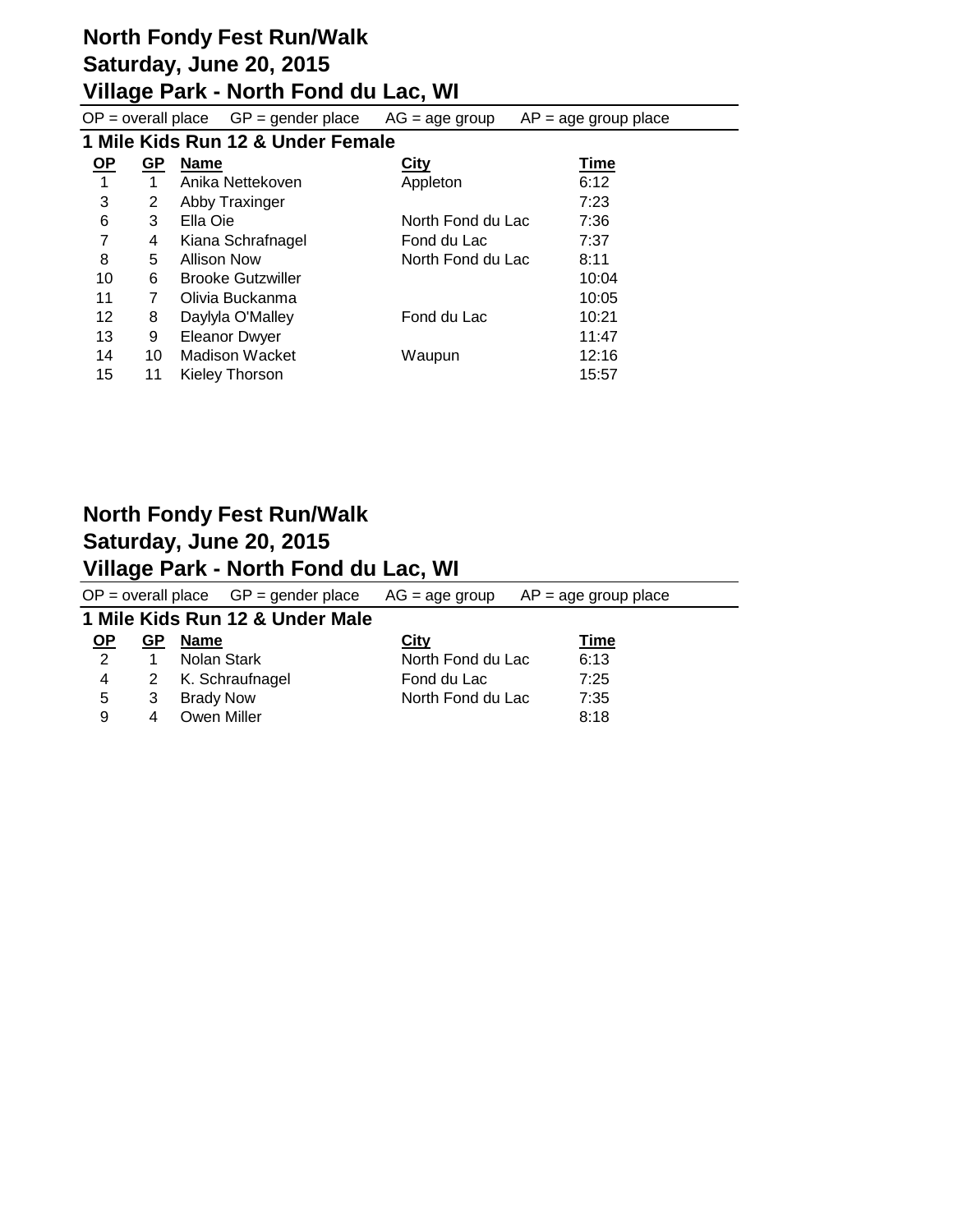### **Village Park - North Fond du Lac, WI**

 $OP =$  overall place  $GP =$  gender place  $AG =$  age group  $AP =$  age group place

# **1/3 Mile Kids Run 7 & Under Overall**

| <u>OP</u>      | GP | <b>Name</b>              | <b>City</b>       | <b>Time</b> |
|----------------|----|--------------------------|-------------------|-------------|
| 1              | 1  | Alaxander Skaar          |                   | 2:21        |
| $\overline{2}$ | 2  | Logan Puddy              | North Fond du Lac | 2:33        |
| 3              | 1  | Kasey Schaefer           | North Fond du Lac | 2:34        |
| 4              | 2  | Aubryn Gudex             | North Fond du Lac | 2:43        |
| 5              | 3  | Ayden Brockway           | Fond du Lac       | 2:44        |
| 6              | 4  | Dayton Shady             |                   | 3:03        |
| 7              | 3  | <b>Calistin Schommer</b> |                   | 3:17        |
| 8              | 5  | Aiden Nawrot             | North Fond du Lac | 3:22        |
| 9              | 4  | Breahna Elsinger         |                   | 3:25        |
| 10             | 6  | Sawyer Fritch            |                   | 3:38        |
| 11             | 7  | Cayden Elsinger          |                   | 3:58        |
| 12             | 8  | Leo Carmona              |                   | 3:59        |
| 13             | 5  | Viviene Dwyer            | Fond du Lac       | 4:21        |
| 14             | 6  | Alcyah Brockway          | Fond du Lac       | 4:29        |
| 15             | 9  | Anderson Nettekoven      | Appleton          | 4:37        |
| 16             | 10 | Dylan Shady              |                   | 5:26        |